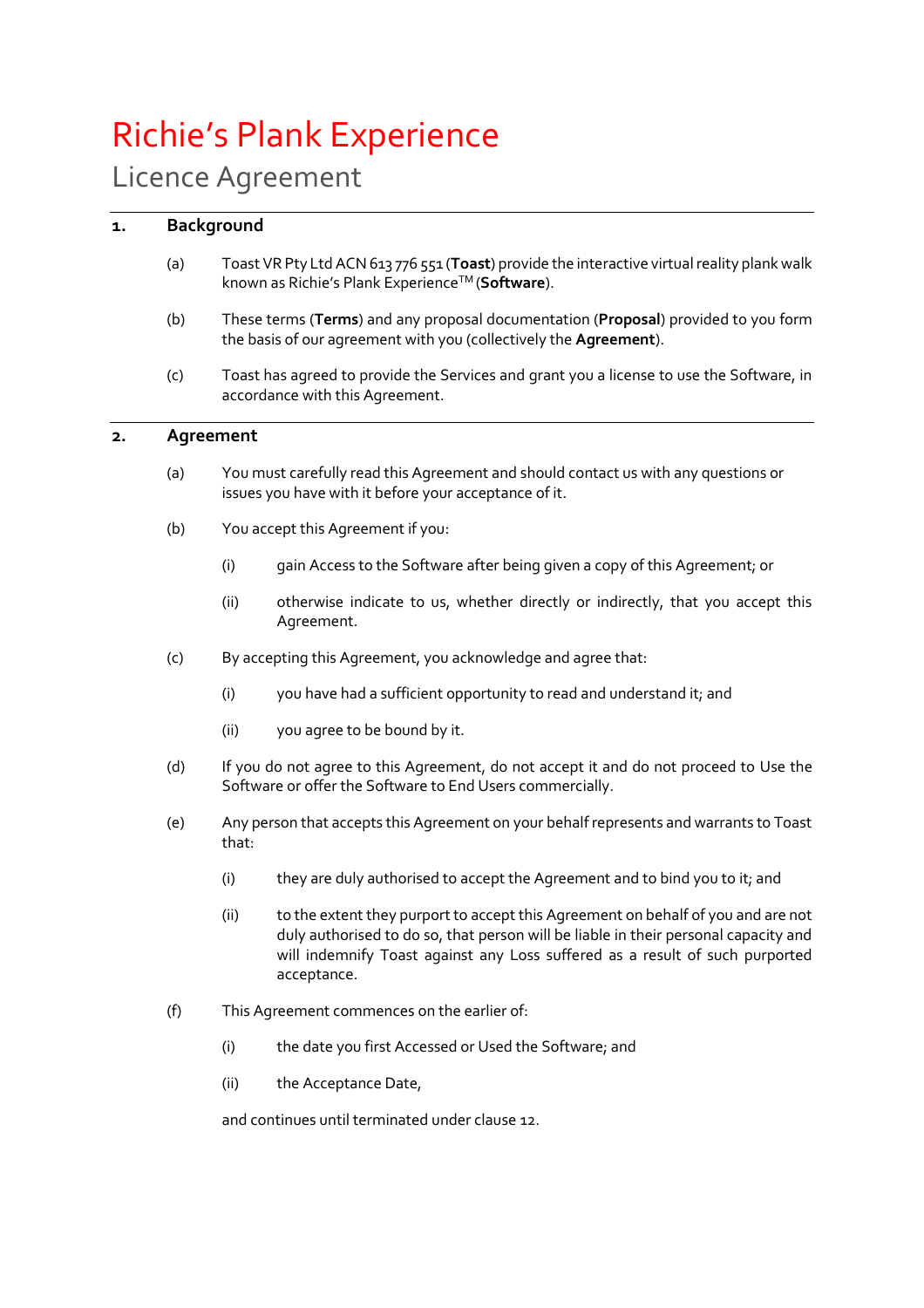#### **3. Access and use**

#### **3.1 Access**

- (a) Subject to the stipulations of this Agreement, on and from the Acceptance Date:
	- (i) Toast grants you a non-exclusive, non-transferrable, revocable licence to Use, and to allow End Users to Use the Software in accordance with this Agreement for the Term (**Licence**); and
	- (ii) either:
		- (A) the Distributor will, subject to the Distribution Agreement, provide you with Access to the Software; or
- (b) Toast will, provide you with Access to the Software.Toast reserves the right to terminate the Licence at any time and to stop allowing Access by itself or by the Distributor where Toast considers it necessary:
	- (i) to protect its rights under this Agreement;
	- (ii) to protect the Software or Toast's commercial advantage; or
	- (iii) to prevent the infringement of any third-party rights or any Laws.

#### <span id="page-1-0"></span>**3.2 General usage conditions**

- (a) In Accessing and allowing End Users to Use the Software, you must:
	- (i) procure that all the End Users comply with the terms of this Agreement;
	- (ii) only allow the Software to be Used in the manner and for the purposes it was expressly intended, as set out in this Agreement and the User Documentation provided to you;
	- (iii) you must ensure that all End Users are familiar with the guidelines in the User Documentation;
	- (iv) co-operate with Toast in the remediation of unauthorised Use or ill Use of the Software and promptly report to Toast all such matters of which you become aware;
	- (v) comply with all reasonable and lawful directions that Toast may give from time to time with respect to your Use and the End User's Use of the Software; and
	- (vi) make payment of all Fees and other amounts rightfully due and owing to:
		- (A) Toast under this Agreement; and
		- (B) to the Distributor under the Distribution Agreement.
- (b) In Accessing and allowing End Users to Use the Software, you must not:
	- (i) enable or engage any third party to work on the Software without first obtaining Toast's written consent, which Toast may withhold in its sole discretion;
	- (ii) adapt, modify or tamper in any way with the Software;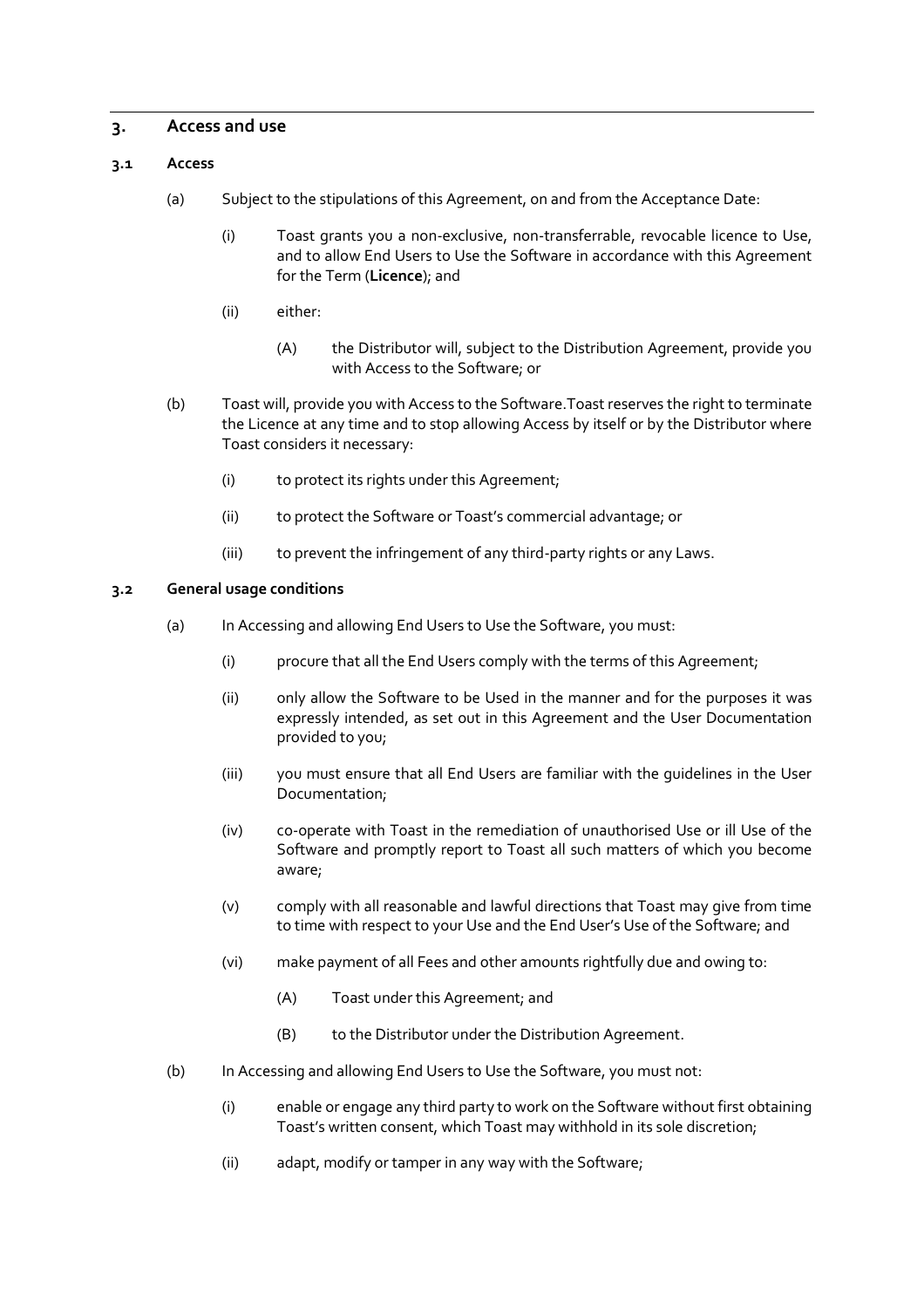- (iii) sell, loan sub-licence, hire or otherwise dispose of the Software other than as agreed between the parties under a Distribution Agreement;
- (iv) interfere or disrupt the operation of the Software, nor attempt to;
- (v) grant access to the Software to anyone other than yourself and the End Users, unless Toast has provided express written consent;
- (vi) infringe the intellectual property rights of Toast or any third party; and
- (vii) subject to any right under sections 47B(3), 47C, 47D, 47E or 47F of the *Copyright Act 1968* (Cth), either directly or indirectly, modify, attempt to decompile, cross compile, disassemble, reverse engineer, or use any other means to discover the source code, object code or underlying structure, ideas, know-how or algorithms relevant to the Software.

# **4. Updates**

- (a) From time to time Toast may (but is not obligated to) update the Software.
- (b) Any variations to the Software will form a part of the Licence after the varied Software is Accessible by you and the provision of the varied Software by Toast or the Distributor to you will be governed in accordance with the terms of this Agreement and the Distribution Agreement (if any).
- (c) No variations, including removal of features, will entitle you to any refund or discount for the Software Licence.
- (d) You acknowledge and agree that installation of updates to the Software may cause interruption to Use of the Software.

#### **5. Support**

We will use our best endeavours to provide software support to you within 3 Business Days of a written request being made to our Website. Support provided by us under this Agreement does not encompass providing you with assistance in relation to your Systems or connectivity.

# **6. Customisation**

#### **6.1 Services**

- (a) Toast may from time to time offer customisation of the Software to incorporate branding design or suit your desired End User experience (**Customisation Services**).
- (b) The Customisation Services will be provided in accordance with the details outlined in the Proposal and accepted by you.

#### **6.2 Proposal**

- (a) You must notify Toast if you disagree with anything contained in the Proposal or if you think we have misunderstood your requirements.
- (b) If there is any inconsistency between these Terms and the Proposal, the Proposal will prevail to the extent of that inconsistency.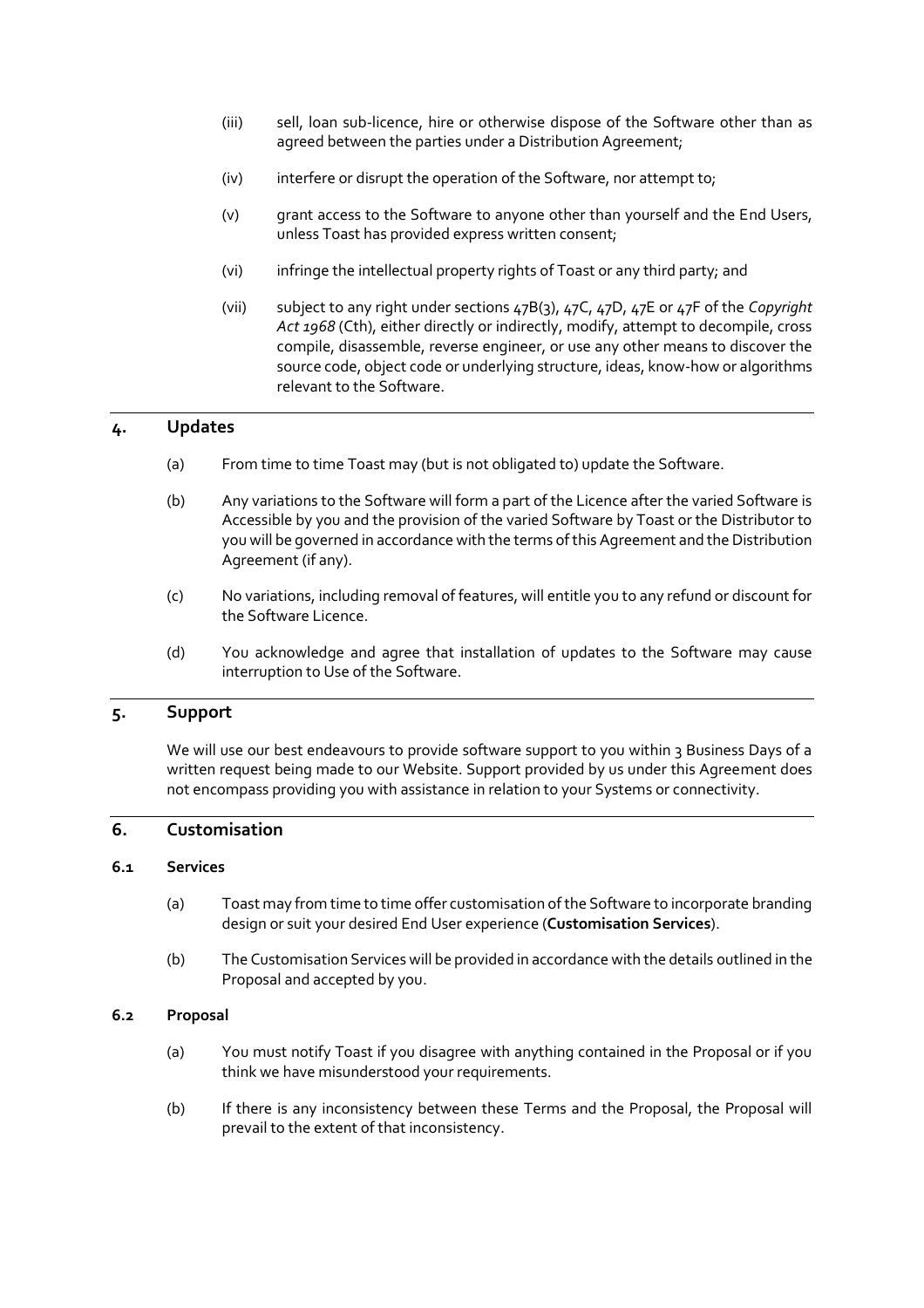# <span id="page-3-0"></span>**7. Your responsibilities**

#### **7.1 Systems**

You acknowledge and agree that you are responsible for obtaining and maintaining all Systems required to use the Software.

#### **7.2 Safety**

You acknowledge and agree that you are solely responsible for:

- (a) any breach of this Agreement by the End Users;
- (b) the safety of the premises where you Use or allow any End User to Use the Software; and
- (c) the physical safety of any End User while using the Software.

#### **7.3 Your warranties**

You represent and warrant that:

- (a) you have the capacity and authority to enter into and to perform your obligations under this Agreement;
- (b) the terms of this Agreement have been accepted by you or an authorised representative of yours and accordingly the terms of this Agreement legally bind you;
- (c) you have read and understood the User Documentation; and
- (d) you will comply with all directions and guidance provided in the User Documentation.

#### **7.4 Your acknowledgements**

You acknowledge and agree that:

- (a) computer and telecommunications services are not fault free and occasional periods of downtime may occur; and
- (b) Toast has not made any representations or warranties that the Software will at all times be error free or free from Harmful Code.

#### <span id="page-3-1"></span>**8. Toast's Responsibilities**

Toast will:

- (a) ensure that the Software and each update to the Software is carefully screened in accordance with industry best practice for Harmful Code before it is Accessible by you,
- (b) provide User Documentation that contains sufficient information to enable you and the End Users to make full and effective use of the Software;
- (c) ensure that the Software will be provided:
	- (i) in accordance with these Terms and the Proposal;
	- (ii) in accordance with all applicable Laws;
	- (iii) in accordance with the User Documentation; and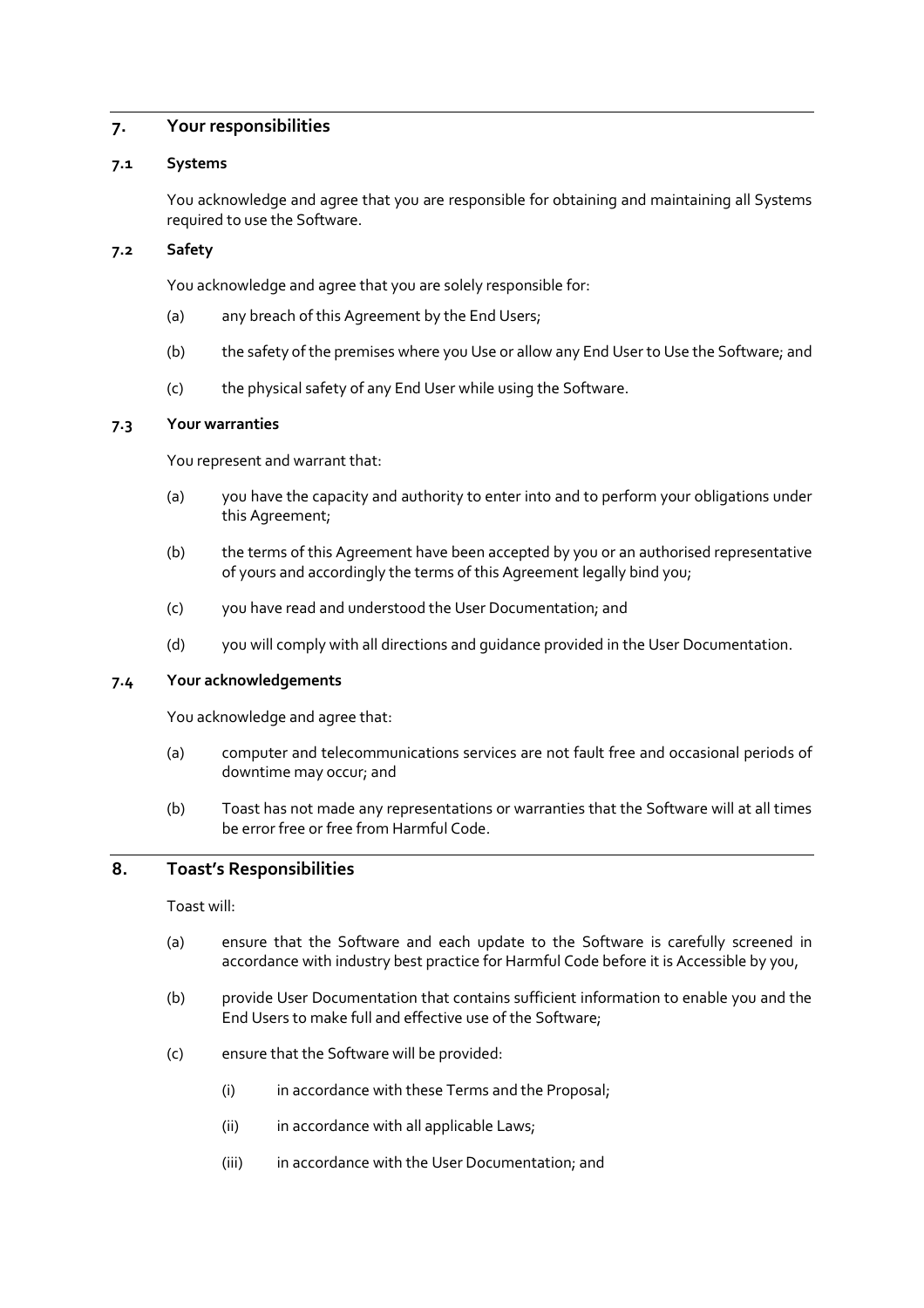#### (iv) substantially in accordance with Toast's marketing material.

# <span id="page-4-0"></span>**9. Intellectual Property Rights**

#### **9.1 Copyright**

- (a) The content and material contained within or forming a part of the Software, User Documentation and our marketing material (including coding, imagery, wording, design, graphics, logos and music) are owned by Toast or are granted to Toast under license and are protected by copyright laws.
- (b) Nothing in this Agreement transfers ownership of any Intellectual Property Rights or affects a party's Moral Rights in the Software, User Documentation or marketing material.

#### **9.2 Trade marks**

Richie's Plank Experience<sup>TM</sup> and the Richie's Plank Experience logo are our trade marks, as are all other related signs distinguishing our goods and/or services from others that are used by us in the Software, User Documentation and marketing material. You acknowledge and agree that you are not granted any right or license to our trade marks.

#### **9.3 Improvements**

- (a) You acknowledge and agree that all Intellectual Property Rights in the variations, additions and updates to the Software (**Improvements**) are owned by us, even where suggested or created by you (or under your direction).
- (b) You must procure that the original Intellectual Property Right owner, if not us, executes our reasonable assignment documentation for the purposes of transferring title in and to any Intellectual Property Rights they own in the Improvements.

#### **9.4 Customisation**

- (a) You grant us a licence to use the Customer IP provided by you for the purpose of us providing the Customisation Services under this Agreement, including the right to use, reproduce, modify and create derivative works of the Customer IP.
- (b) You must ensure that we are permitted to use any third-party information or intellectual property rights contained in the Customer IP that you provide to us for use in the provision of our Customisation Services and Software.
- (c) You acknowledge that all intellectual property rights in the customised Software are owned by us, except for the Customer IP provided under the licence of this Agreement.

#### <span id="page-4-1"></span>**10. Fees, Charges and Payments**

#### **10.1 Licence Fees**

- (a) In consideration of Toast:
	- (i) granting you a licence for you and the End Users to Use the Software; and
	- (ii) providing Access to the Software by itself or via the Distributor,

you must either pay Toast or the Distributor (as the case may be) the Licence Fees.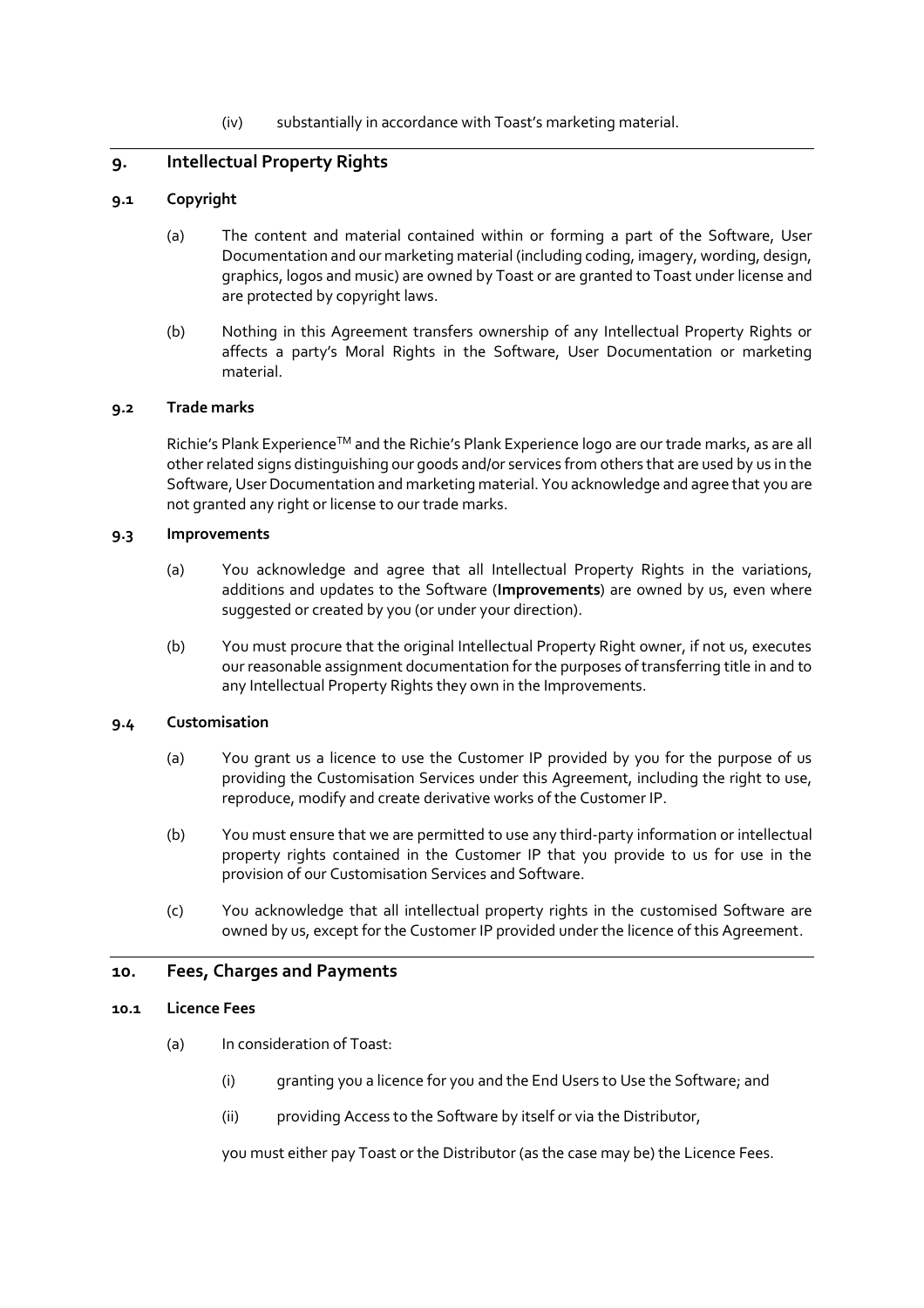- (b) The Licence Fees will be payable to Toast or the Distributor as reasonably determined and agreed with you on a per month, per minute or per event basis.
- (c) Where Toast receives a payment of the Licence Fees from you, we will issue a Tax Invoice to you.
- <span id="page-5-2"></span>(d) You acknowledge and agree that Toast may reasonably increase the Licence Fees from time to time. Where Toast is increasing the Licence Fees, either it or the Distributor will provide you with Notice of the increase.

#### <span id="page-5-0"></span>**10.2 Customisation Fees**

- (a) In consideration of Toast providing to you the Customisation Services, you must pay Toast the Customisation Fees.
- (b) Toast may require you to make payment of a portion of the Fee as specified in the Proposal before we commence the provision of Customisation Services (**Deposit**).
- (c) The Deposit will be applied by us to Customisation Services rendered, following the issue of our Tax Invoice/s to you.
- (d) We will commence work as outlined in the Proposal upon payment of the Deposit.
- (e) Toast will issue a Tax Invoice to you for the outstanding Customisation Fees upon completion of the work in accordance with the Proposal.
- (f) You must pay us all amounts outlined in our Tax Invoice in the manner reasonably nominated without set-off, counter-claim, holding or deduction.
- (g) If you fail to pay any of our fees in accordance with paragraph [\(a\),](#page-5-0) we may charge you:
	- (i) for all costs and expenses incurred by us in recovering our outstanding fees from you; and
	- (ii) compound interest at a rate of 10% per annum on the overdue amount which will begin accruing on the first day that payment is overdue; and

immediately suspend the provision of any and all Services to you until payment is received by us.

#### **10.3 GST**

Unless otherwise expressly stated, all amounts under this Agreement are exclusive of all taxes, duties and customs. If any taxes, duties or customs are imposed on any supply made under or in accordance with this engagement and such taxes, duties or customs have not been accounted for in determining the consideration payable for the supply, then Toast may recover from you an amount on account of those taxes, duties or customs.

#### <span id="page-5-1"></span>**11. Variations**

(a) We reserve the right to modify, permanently or temporarily disable or discontinue any part of the Software and to alter, amend or withdraw any part of this Agreement or any information or material appearing within the Software or User Documentation at any time, without liability upon providing Notice to you that we in our sole discretion deem as reasonable.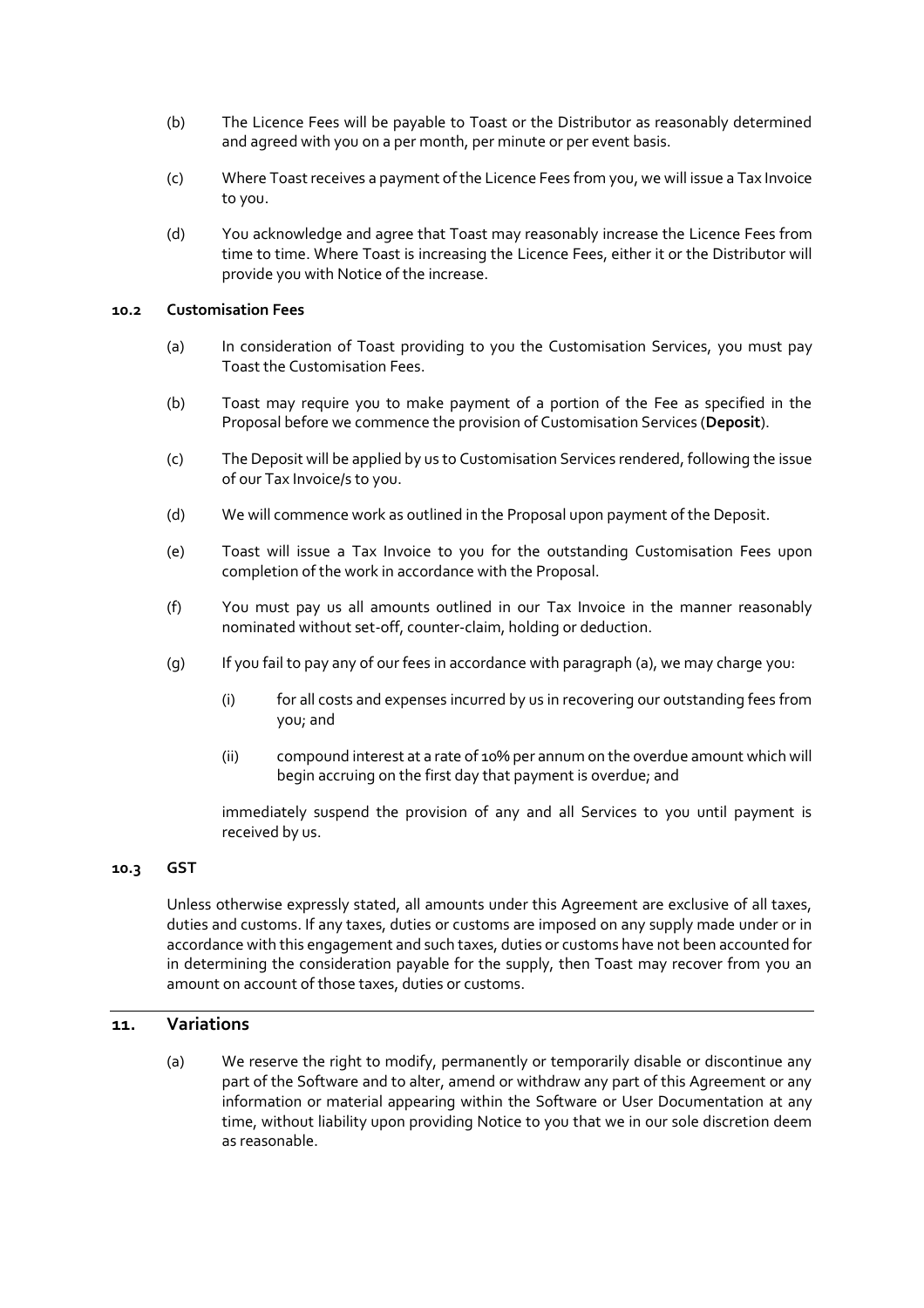- (b) Each version of this Agreement is published and available on the Website. Where changes made to the terms of this Agreement impact your rights or obligations, you will be provided with Notice that we in our sole discretion deem to be reasonable before the changes take effect.
- (c) Please be aware that, your continued use of the Software following any change under this claus[e 11](#page-5-1) will constitute your automatic acceptance of the change.

#### <span id="page-6-0"></span>**12. Termination**

#### **12.1 Termination by notice**

- (a) Either party may terminate this Agreement by providing 14 days Notice to the other.
- (b) You may terminate this Agreement by Notice to Toast in the event you do not agree with a proposed Fee increase by Toast in accordance with claus[e \(d\)](#page-5-2) or a variation under clause [11.](#page-5-1)
- (c) Notice provided in accordance with sub-clause (b) must be given within 7 days of your receipt of Notice of the variation and will be effective 2 Business Days from receipt by Toast. You remain bound by all your obligations under this Agreement, including your obligations to pay the Fees to Toast or the Distributor, up until the termination date.

#### **12.2 Effect of termination**

Upon termination or expiry of this Agreement:

- (a) you must pay all outstanding Licence Fees and any other payments due to Toast under this Agreement or the Distributor under the Distribution Agreement; and
- (d) any accrued rights or liabilities of either party or any provision of the Agreement which is expressly or by implication intended to come into or continue in force on or after such termination will not be affected.

#### <span id="page-6-2"></span>**13. Indemnity**

#### <span id="page-6-1"></span>**13.1 Your indemnity**

- (a) You agree to indemnify Toast and keep Toast indemnified against any Loss that may be incurred by Toast arising from or in connection with:
	- (i) any breach or default by you of this Agreement (including any breach of warranty);
	- (ii) a negligent act or omission by you or by a party you are responsible for (including all End Users);
	- (iii) your failure or an End User's failure to comply with any Law or the direction of any Government Authority;
	- (iv) your failure to comply with your contractual obligations to any third party insofar as such obligations arise or relate to the Use by you or the End Users of the Software; or
	- (v) any Claim made against Toast by any third party as a result of an act or omission by you.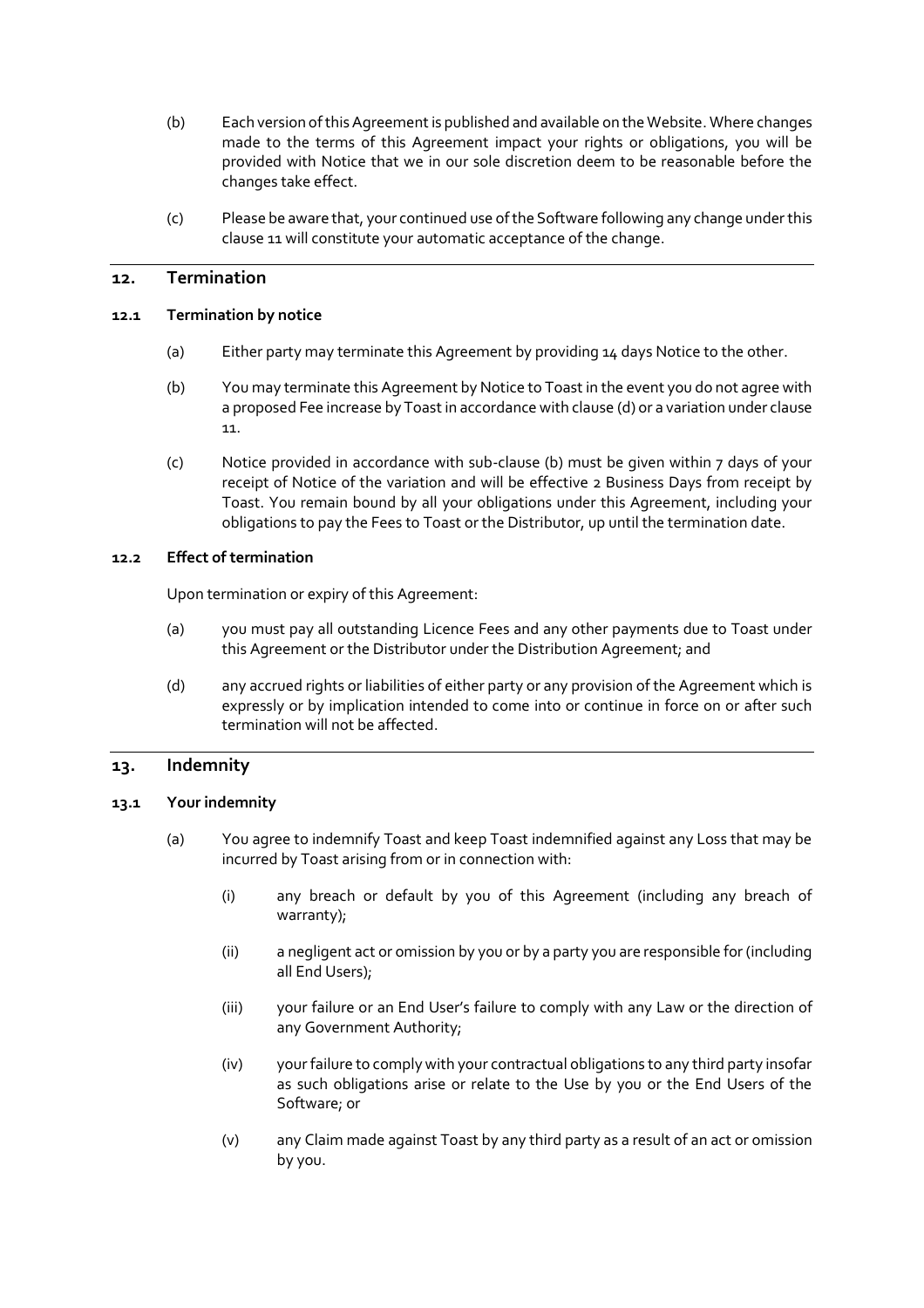(b) The indemnity provided to Toast by you in accordance with clause [13.1](#page-6-1) will be reduced proportionately to the extent that any Loss incurred by Toast is contributed to by the negligent acts or omissions of Toast.

# <span id="page-7-1"></span>**13.2 Toast indemnity**

- (a) Subject to clause [1.1\(b\),](#page-7-0) Toast will indemnify you with respect to any Loss suffered as a result of any Claim made against you by a third party alleging that the Software infringes the Intellectual Property Rights of that third party.
- <span id="page-7-0"></span>(b) Toast will not be liable to you under sub claus[e 1.1\(a\)](#page-7-1) if:
	- (i) you do not provide Notice to Toast of the other person's Claim within 10 Business Days after becoming aware of it;
	- (ii) Toast's ability to defend the claim has been prejudiced by your non-compliance with any of your obligations under this Agreement;
	- (iii) you do not give Toast reasonable assistance in the circumstances in defending the Claim; and
	- (iv) you have attempted or offered to settle any Claim with a third party; or
	- (v) you do not permit Toast to have control of the defence of the Claim and all related settlement negotiations.

# <span id="page-7-2"></span>**14. Liability**

# **14.1 Exclusion of Consequential Loss**

To the maximum extent permitted by Law, Toast will not be liable for any Consequential Loss arising in connection with this Agreement, the provision of the services or the Use of the Software by you or any End User, even if Toast was appraised of the likelihood of such loss or damage occurring.

#### **14.2 Limit of liability**

- (a) Except as expressly provided by this Agreement, the Software is provided on an "as is" basis without any representation, warranty or guarantee as to quality, condition or fitness for purpose and Toast does not warrant that the Software will be free of Harmful Code, defect, uninterrupted, accurate, complete, current, stable, bug free, error free or available at any time in respect of its operation.
- (b) Except in relation to liability for an infringement of confidentiality or Intellectual Property Rights, Toast's liability in damages in respect of any act or omission of Toast's in connection with Toast's obligations under this Agreement will be limited to the net payment received by Toast from you in the immediately preceding 6 months from when the cause of action arose. Toast has no responsibility or liability whatsoever for any Loss suffered by you or any End User as a result of your failure to fulfil your obligations under claus[e 3.2](#page-1-0) and claus[e 7.](#page-3-0)
- (c) Toast's liability for any Loss caused by its negligence will be reduced proportionately to the extent that your acts or omissions have contributed to such Loss or damage.
- (d) Toast has no responsibility or liability whatsoever for any Loss suffered by you as result of: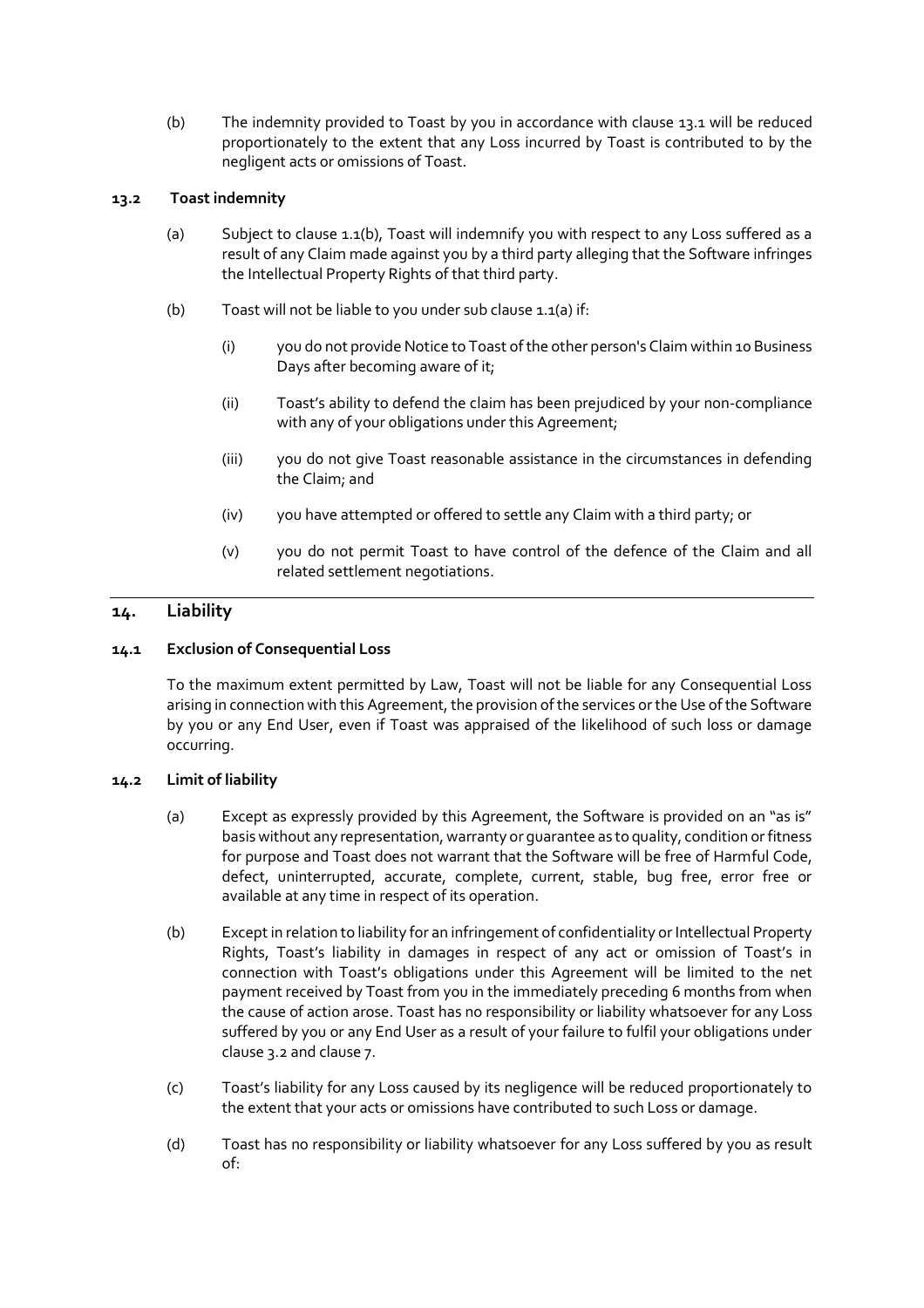- (i) any issues with the Systems, the Distributor or with a third-party provider of storage / hosting to you;
- (ii) any third party software malfunctions; or
- (iii) malfunctions in the Software caused as a result of interactions or integrations with third party software.

#### **14.3 Exclusion of other Terms**

- (a) Subject to claus[e 3.2\(b\),](#page-8-0) any condition, guarantee or warranty which would otherwise be implied in this Agreement is hereby excluded.
- <span id="page-8-0"></span>(b) Liability for breach of a guarantee conferred by the Australian Consumer Law (other than those conferred by ss 51 to 53 of the Australian Consumer Law) is limited (at Toast's election) to Toast providing the Software again or the payment of the cost of having the Software supplied again.

#### **15. Notices**

Any notices given under or in connection with this Agreement:

- (a) must be in legible writing and in English;
- (b) sent to the contact address specified in the Proposal, or as otherwise updated from time to time;
- (c) must be:
	- (i) delivered to the party's address;
	- (ii) sent by email to that party's email address;
- (d) will be deemed to be received by the addressee:
	- (i) if delivered by hand, at the time of delivery;
	- (ii) if sent by post, on the third Business Day after the day on which it is posted, the first Business Day being the day of posting; or
	- (iii) if sent by email, at the time that would be the time of receipt under the *Electronic Transactions Act 1999* (Cth).

#### <span id="page-8-1"></span>**16. Disputes**

- (a) If a dispute arises out of or relates to this Agreement (**Dispute**) a party to the Agreement may not commence arbitration proceedings relating to the Dispute under clause 17 unless it has complied with this clause, except where the party seeks urgent interlocutory relief.
- (b) A party claiming that a Dispute has arisen must give a Notice (**Dispute Notice**) to the other party or parties to this Agreement specifying the nature of the Dispute. The parties must then negotiate in good faith to resolve the Dispute expeditiously using informal dispute resolution techniques such as mediation, expert evaluation or determination or similar techniques agreed to by them.
- (c) If the Parties do not resolve the Dispute within fourteen days of receipt of the Dispute Notice (or such further period as agreed in writing by them) any party to the Dispute may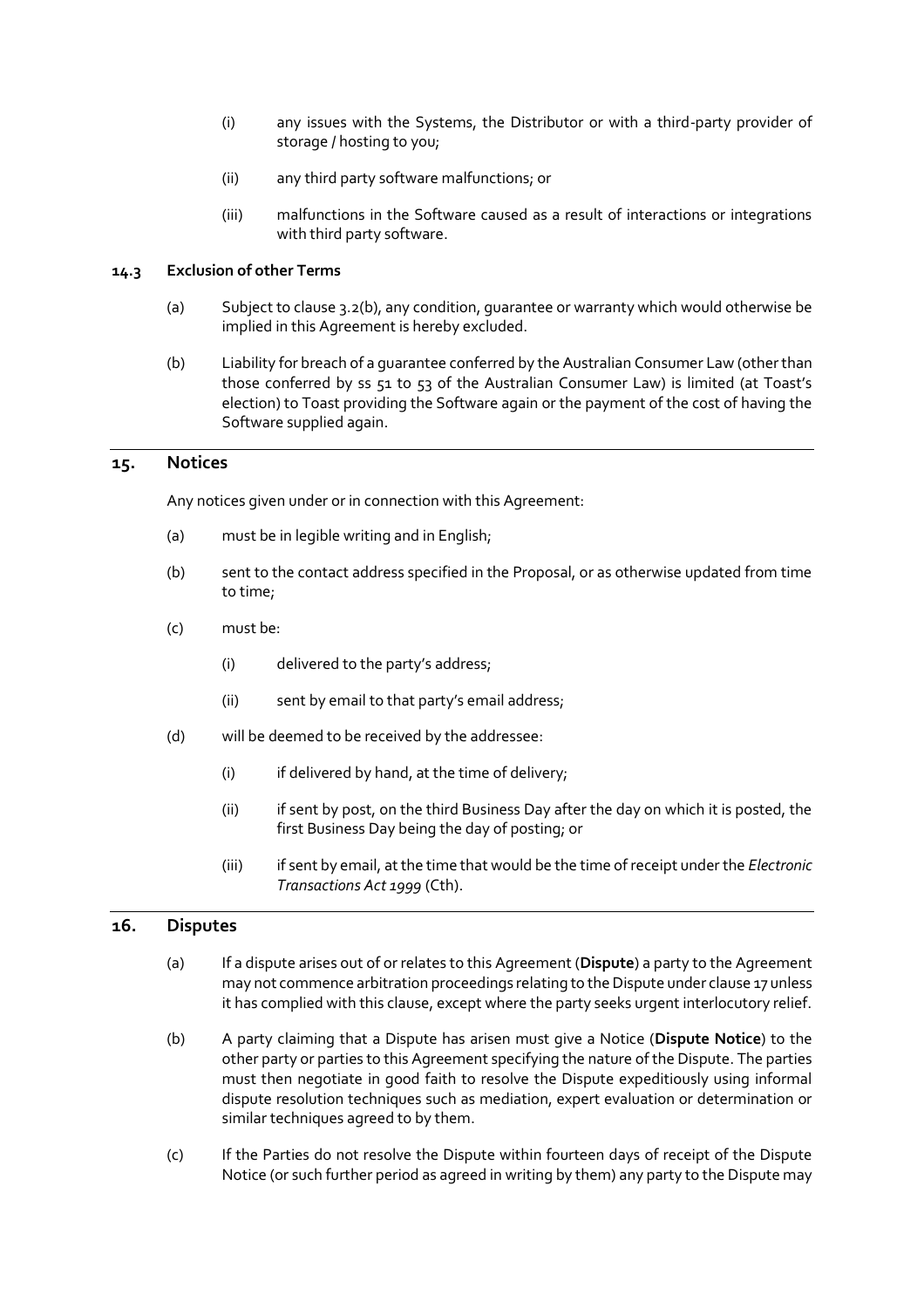refer the Dispute to mediation by a mediator nominated by the President or the nominee of the President for the time being of the Queensland Law Society Incorporated.

- (d) Each party must bear its own costs in connection with resolving the Dispute and the Parties must bear equally the costs of any mediator engaged.
- (e) Any information or documents disclosed by a party under this clause must be kept confidential and may not be used except to attempt to resolve the dispute.

# <span id="page-9-0"></span>**17. Arbitration**

- (a) Any dispute, controversy or claim that is unresolved under clause 16, that arises out of or in connection with this Agreement, including any question regarding its existence, validity or termination, will be referred to and finally resolved by arbitration in accordance with the UNCITRAL Arbitration Rules as at present in force, which are deemed to be incorporated by reference in this clause. The number of arbitrators will be one. The language to be used in the arbitral proceedings will be English.
- (b) If you are located in Australia or New Zealand, the arbitration will be administered by the Australian Centre for International Commercial Arbitration (**ACICA**). The appointing authority will be ACICA. The place of arbitration will be Brisbane, Australia.
- (c) If you are not located in Australia or New Zealand, the arbitration will be administered by the Singapore International Arbitration Centre (**SIAC**). The appointing authority will be SIAC. The place of the arbitration will be Singapore.

#### **18. General matters**

#### **18.1 Survival and Essential terms**

- (a) Clauses [9,](#page-4-0) [10,](#page-4-1) [12,](#page-6-0) [13,](#page-6-2) [14,](#page-7-2) [16,](#page-8-1) [17](#page-9-0) are taken to survive this Agreement
- (b) Clauses [7,](#page-3-0) [8](#page-3-1) an[d 9](#page-4-0) are essential terms of this Agreement.

#### **18.2 Force majeure**

Neither party will be liable for any delay or failure to perform its obligations pursuant to this Agreement if such delay is due to Force Majeure. If a delay or failure of a party to perform its obligations is caused or anticipated due to Force Majeure, the performance of that party's obligations will be suspended. If a delay or failure by a party to perform its obligations due to Force Majeure exceeds thirty (30) days, either party may immediately terminate this Agreement on providing Notice to the other party.

#### **18.3 Assignment**

- (a) Toast may, upon Notice in writing to you, assign, novate or otherwise transfer the benefit of all or any part of this Agreement to any other person or entity.
- (b) Neither any rights, benefits or liabilities relating to this Agreement may be assigned, novated or otherwise transferred by you without Toast's prior consent, which will not be unreasonably withheld.

#### **18.4 Consents**

Unless this Agreement expressly states otherwise, a party may in its absolute discretion, give conditionally or unconditionally or withhold, any consent under this Agreement. To be effective any consent under this Agreement must be in writing.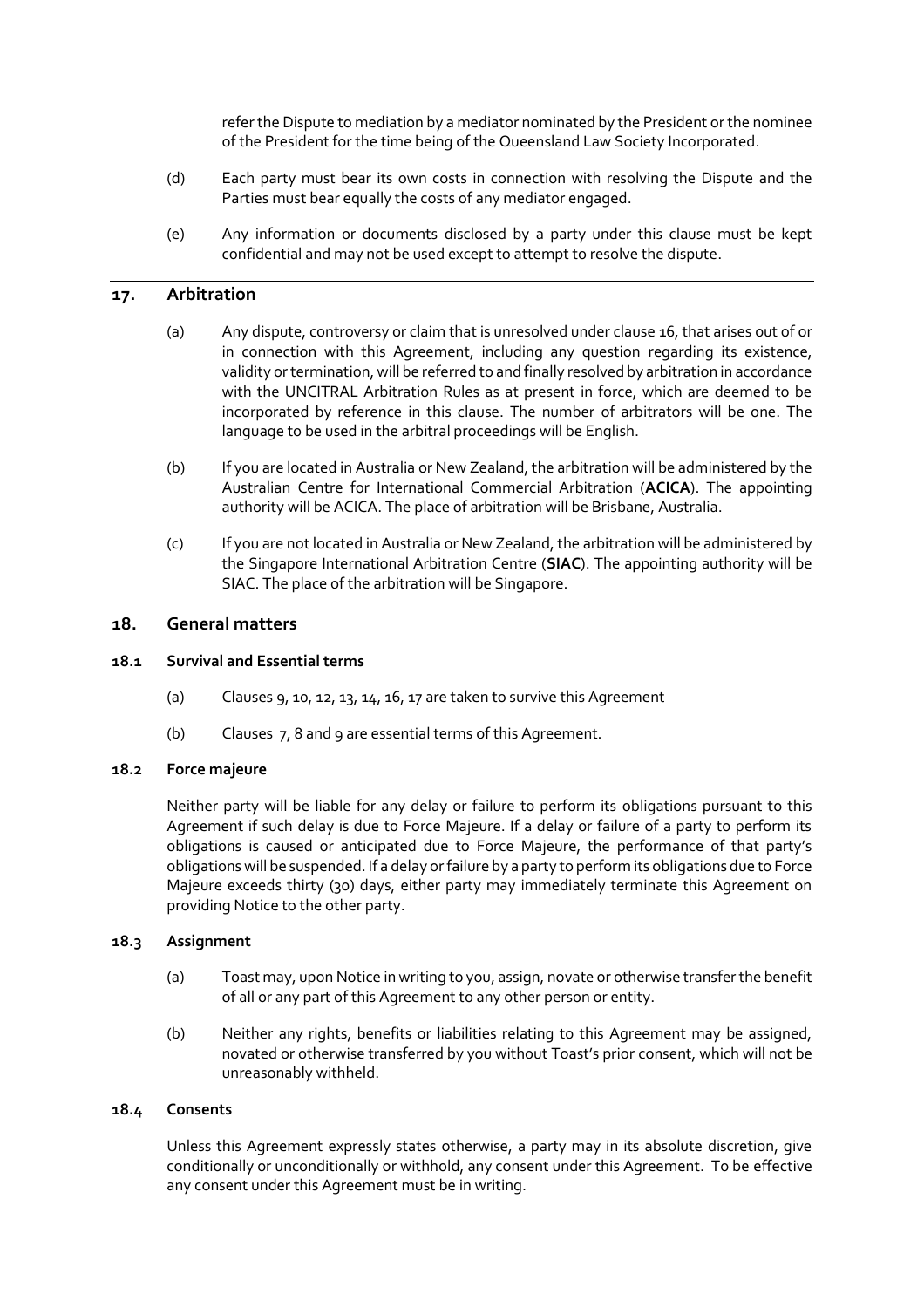#### **18.5 Entire Agreement**

This Agreement contains the entire agreement between the parties about its subject matter. Any previous understanding, agreement, representation or warranty relating to that subject matter is replaced by this Agreement and has no further effect. You warrant that it has not relied on any representation made by Toast which has not been stated expressly in this Agreement.

#### **18.6 Further acts**

Each party must promptly do all further acts and execute and deliver all further documents required by law or reasonably requested by another party to give effect to this Agreement.

#### **18.7 Jurisdiction**

This Agreement is governed by the law in force in the State of Queensland and each party submits to the non-exclusive jurisdiction of the courts of Queensland and the courts competent to determine appeals from those courts, in relation to any proceedings that may be brought at any time relating to this Agreement.

#### **18.8 No Merger**

No right or obligation of any party will merge on the termination or expiration of this Agreement.

#### **18.9 Severability**

Any provision of this Agreement that is illegal, void or unenforceable will be severed without prejudice to the balance of the provisions of this Agreement which shall remain in force.

#### **18.10 Waiver**

- (a) Failure to exercise or enforce or a delay in exercising or enforcing or the partial exercise or enforcement of any right, power or remedy provided by law or under this Agreement by any party will not in any way preclude, or operate as a waiver of, any exercise or enforcement, or further exercise or enforcement of that or any other right, power or remedy provided by law or under this Agreement.
- (b) Any waiver or consent given by any party under this Agreement will only be effective and binding on that party if it is given or confirmed in writing by that party and no waiver of a breach of any term of this Agreement will operate as a waiver of another breach of that term or of a breach of any other term of this Agreement.

# **19. Definitions and Interpretation**

#### **19.1 Definitions**

In this Agreement:

- (a) **Access** means to provide you with a fully functioning version of the Software available to Use on your Systems.
- (b) **Acceptance Date** means the date the agreement is accepted by you.
- (c) **Agreement** has the meaning given in clause 1.
- (d) **Australian Consumer Law** means Schedule 2 of the *Competition and Consumer Act 2010* (Cth).
- (e) **Business Day** means a day that is not a Saturday, Sunday or any other day that is a public holiday or bank holiday in the place where an act is to be performed or a payment is to be made.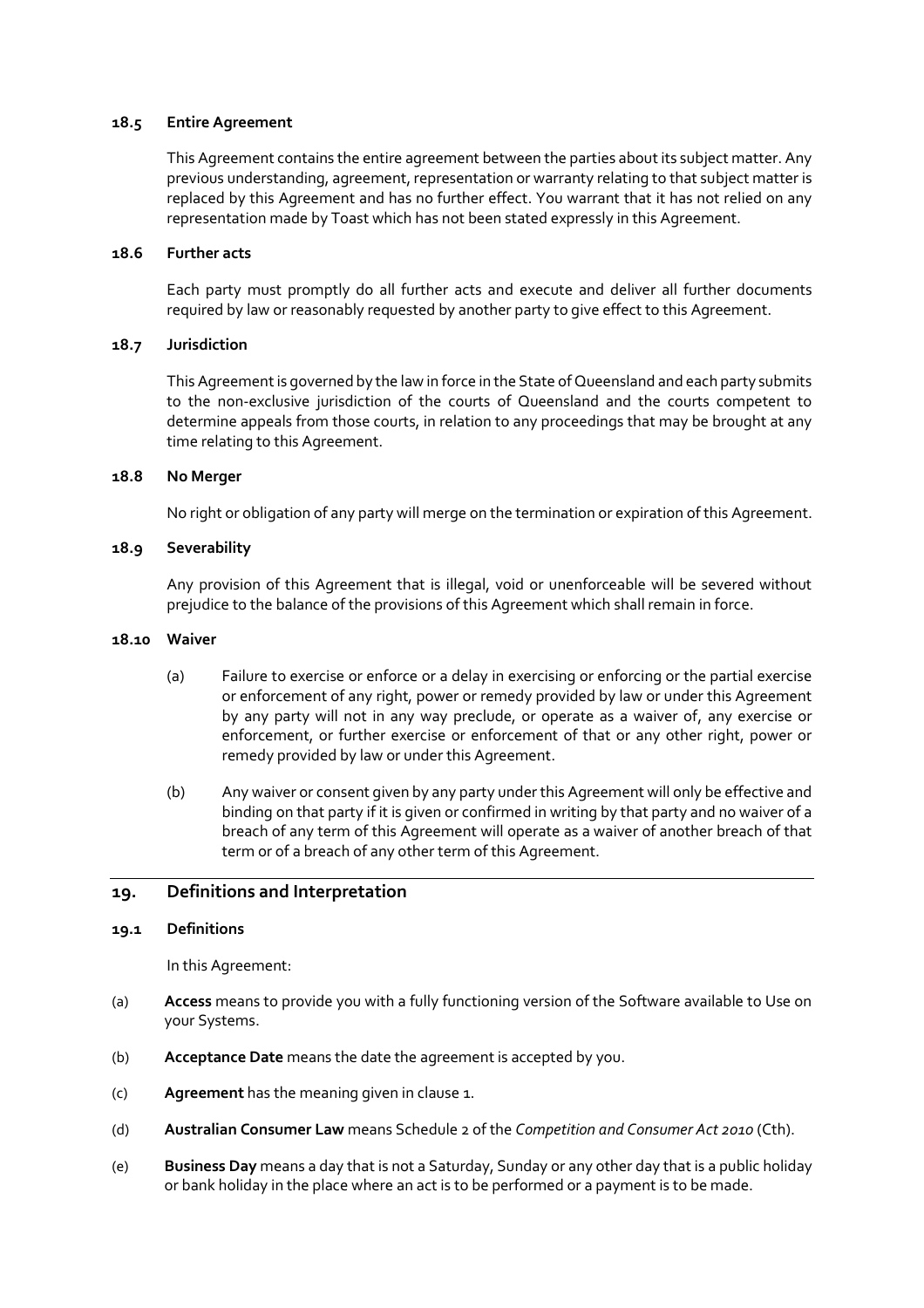- (f) **Claim** includes a demand, claim, action, dispute or proceeding made or brought by or against the person, however arising and whether present, unascertained, immediate, future or contingent.
- (g) **Consequential Loss** means indirect economic loss, loss of income or profit, loss or damages resulting from wasted management time, damage to goodwill or business reputation, loss of contract, loss of data, liability under other agreements or to third parties, loss of opportunity or any other special, indirect, remote or punitive loss or damage.
- (h) **Corporations Act** means the *Corporations Act 2001* (Cth).
- (i) **Customer IP** means all intellectual property you own or receive under licence which you provide or make available to us in connection with the provision of our Customisation Services.
- (j) **Customisation Fees** means the fees payable to Toast under this Agreement for the Customisation Services as specified in the Proposal. Dispute has the meaning given in sub clause1.1(a).
- (k) **Dispute Notice** has the meaning given in sub clause 1.1(b).
- (l) **Distributor** means a third party authorised by us to provide you with Access to the Software.
- (m) **Distribution Agreement** means the arrangement you enter with the Distributor.
- (n) **End User** means a person that you have authorised to Use the Software on your Systems.
- (o) **Force Majeure** means any cause beyond the reasonable control of a party and which that party is unable to overcome by the exercise of reasonable diligence and at a reasonable cost, including an act of God, fire, earthquake, storm or flood, and the failure of third-party equipment, software, technology or other services necessary for the performance of a party's obligations under this Agreement.
- (p) **Government Authority** means any government or any governmental, semi-governmental, administrative, fiscal or judicial body, department, commission, authority, tribunal, agency or entity.
- (q) **GST** means a goods and services tax, or a similar value added tax, levied or imposed under the GST Law.
- (r) **GST Law** has the meaning given to it in the *A New Tax System (Goods and Development Services Tax) Act 1999* (Cth).
- (s) **Harmful Code** means computer program virus, drop dead device, trojan horse, time bomb, back door device or other code that is harmful, destructive or disabling or which assists in or enables unauthorised access to, or use or modification of any of your Systems.
- (t) **Insolvent** means if a person is insolvent or an insolvent under administration, or has a controller appointed (each as defined in the Corporations Act), are in receivership, in receivership and management, in liquidation, in provisional liquidation, under administration, wound up, subject to any arrangement, assignment or composition, protected from creditors under any statute, dissolved (other than to carry out a reconstruction whilst solvent) or otherwise unable to pay debts when they fall due.
- (u) **Intellectual Property Rights** means all intellectual property rights, including the following rights:
	- (a) copyright, patents, rights in circuit layouts, trademarks, designs, trade secrets, know how, and any right to have confidential information kept confidential;